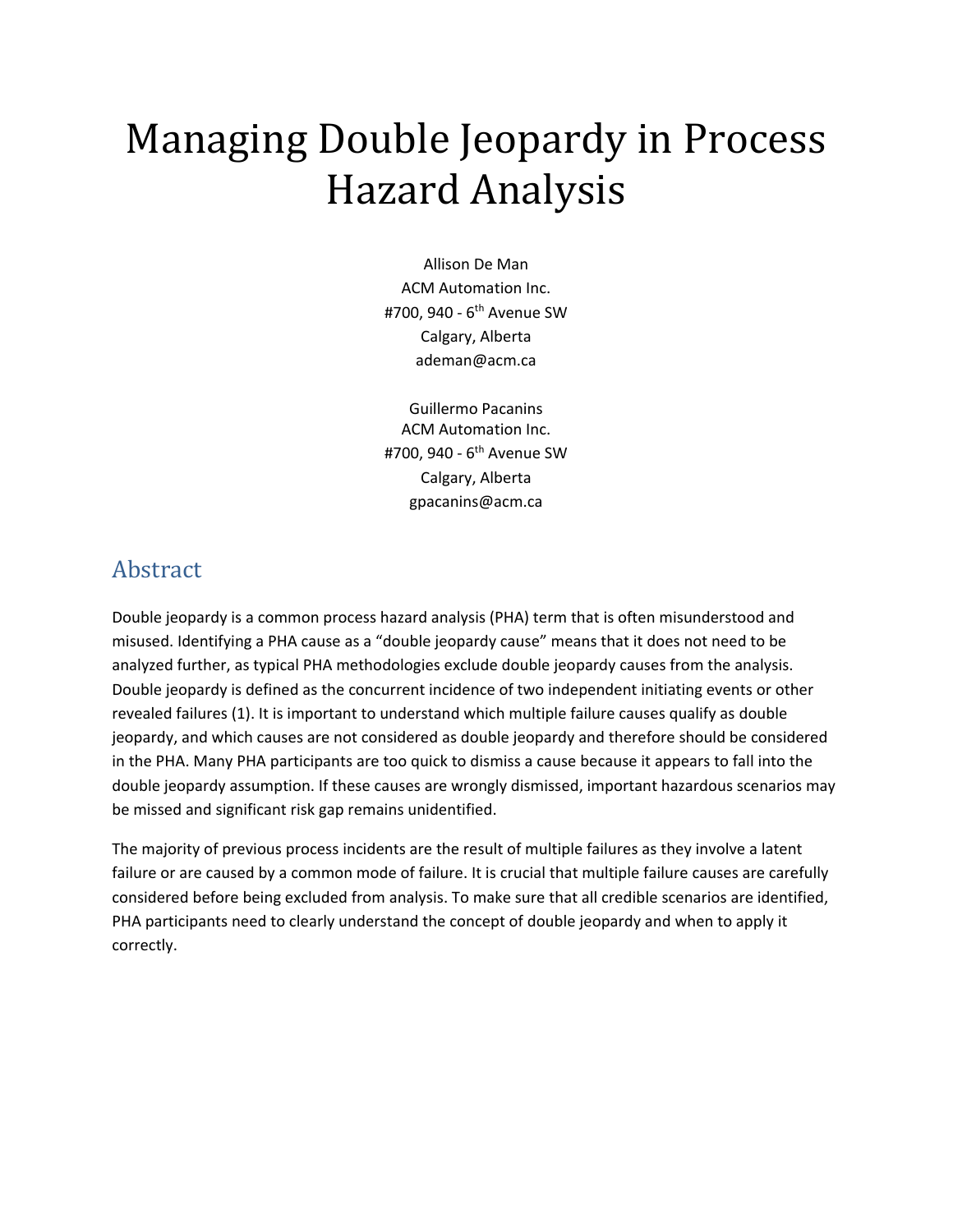## Introduction

Process hazard analysis (PHA) studies such as hazard and operability studies (HAZOP) identify credible causes that lead to a process deviation and, in turn, can lead to a hazardous event with severe consequences. These causes are commonly referred to as "initiating events". Types and examples of initiating events can be found in Table 1. Once the initiating event has been identified, the resulting hazardous scenario is determined. The hazardous scenario is then risk ranked, or assessed, for severity and likelihood. Safeguards or independent layers of protection (IPLs) that can provide adequate risk mitigation, are then identified and recorded. If all IPLs fail or are not available during the occurrence of an initiating event the unwanted event may occur. If there are not enough safeguards in place to control the risk to an acceptable tolerable level then recommendations are identified to reduce the risk further.

| <b>Initiating Event Type</b> | <b>Example of Initiating Event</b>                   |
|------------------------------|------------------------------------------------------|
| Human Failure                | Operations Error - Valve inadvertently left closed   |
| <b>Equipment Failure</b>     | Control Systems - Equipment failures (control valve) |
| External Event               | Weather Phenomena - Tornado, hurricane, etc.         |

*Table 1. Types and Examples of Initiating Events*

It is important for the HAZOP team to methodically identify, as much as possible, all the credible initiating events to ensure that the resulting hazardous scenarios include adequate safeguards or recommendations to reduce the risk to a tolerable level; however, a line has to be drawn when considering what is a credible initiating event and what is not. In the case of multiple failures scenarios, where two or more initiating events occur concurrently leading to a hazardous scenario, many combinations of failures can be conjured from the failures identified in the PHA. To analyze all these combinations of failures is a time-consuming exercise and not an efficient use of time in the HAZOP. Double jeopardy provides direction on when it is or isn't credible to address these multiple failure scenarios. Whether or not the multiple failure cases are deemed credible to address, each single initiating event failure must still be analyzed.

The term double jeopardy appeared as a legal term in the Fifth Amendment of the U.S. Constitution (1). Double jeopardy prevents a person from being tried in court twice for the same offense and be twice put in jeopardy of life or limb. Similarly, in the context of a PHA session the term double jeopardy prevents the analysis of two or more independent failures that occur concurrently; however, double jeopardy is incorrectly applied in many PHA studies. There are many multiple failure scenarios that must be considered and analyzed further to ensure adequate controls are place. There are a few key factors to consider before preventing concurrent initiating event failures from being analyzed in the PHA including: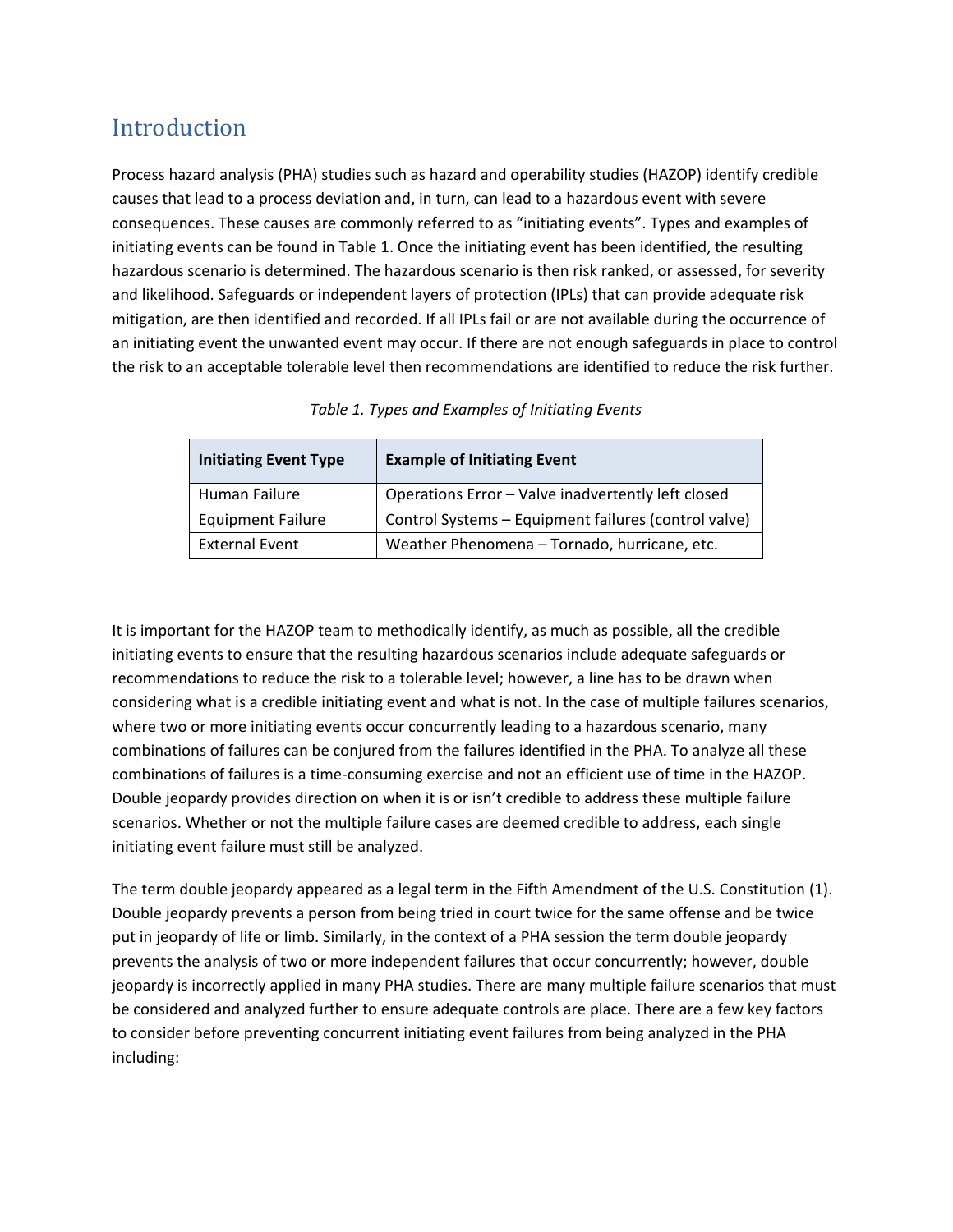- 1) Whether the multiple failure events are independent or dependent events. This includes considering failures which can lead to multiple concurrent failures such as the loss of power. These common failure modes can be difficult to identify, but give credibility to concurrent failure scenarios, as these failures can no longer be viewed as independent.
- 2) The estimated time duration that a failure exists before being detected and corrected. A cause cannot be neglected as double jeopardy if one of the failures is a latent failure, and therefore remains unrevealed long enough that the second failure could also occur resulting in the hazardous scenario. Similarly, even if a failure has been revealed, but the repair time is long enough that a second failure could occur during that time, the concurrent independent failure causes must be considered and analyzed in the PHA.
- 3) The consequence severity of the concurrent independent failures. There are cases where the consequence of the concurrent independent failures is more severe than the single independent failure cases. Even though, the likelihood of concurrent independent failure is less, the high severity can result in a risk that may need additional mitigation above what is present for the independent failures.

# Independence of Initiating Events

Trying to brainstorm every combination of failures in a HAZOP is not a productive use of HAZOP time, especially if those failures are independent failures. An independent failure means that when one failure occurs it does not influence the occurrence of the second failure and vice versa. If one event occurring affects the probability of independent occurrence of the second event then these two events are not considered to be independent. To calculate the approximate probability of occurrence of concurrent multiple independent failures, the probability of each independent failure is multiplied as shown in Figure 1 (2). The multiplication of independent failures results in a low probability of concurrent occurrence. This probability of occurrence can reach a low enough value that it is deemed not credible, and therefore not worth analyzing in the HAZOP. Any combination of independent initiating events are considered to be double jeopardy, and further analysis in the PHA is not required; whether those failures are human, external, or equipment.

> Probability of Failure of  $A = 10^{-2}/year$ Probability of Failure of  $B = 10^{-2}/y$ ear

When A and B are independent failures, an approximation of the probability of occurring concurrently is

 $P(A \text{ and } B) = P(A) \times P(B) = 10^{-2} \times 10^{-2} = 10^{-4}$ /year

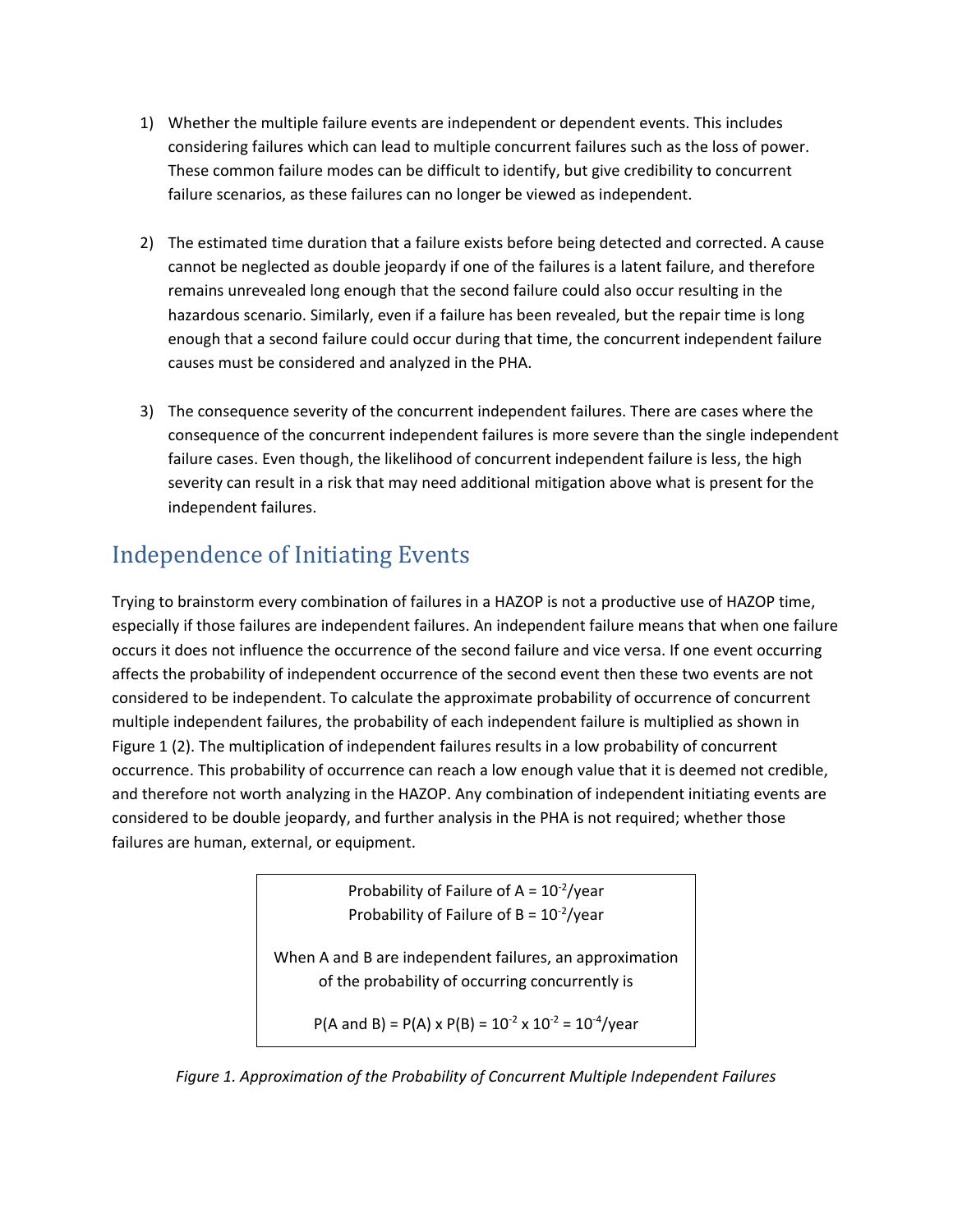Independence is a huge factor for determining the credibility of a scenario in HAZOPs and must be verified and validated. For instance, if there is a potential failure elsewhere in the system that can lead to a multiple event failure, that failure event needs to be considered. These failures are commonly a deviation of intended operating mode; abnormal or break-down operating mode and include failures such as the loss of utilities. These failures provide a link of dependency between two initiating event system failures. This need to capture common mode deviation failures in the HAZOP showcases the importance of analyzing abnormal deviations such as loss of utilities and start-up/shutdown operating modes in the HAZOP. Analysis of loss of utilities - such as power, instrument air, water, etc. - facilitates the identification of failures that can lead to multiple initiating events scenarios. Additionally, the analysis of start-up/shutdown operating modes can also identify common cause initiating events such as operational errors leading to the incorrect orientation of multiple valves. Identification of abnormal operating mode initiating events is important to allow analysis of the impact that these multiple scenarios can have on the system.

## Revealed or Unrevealed Failures

Whether a single failure is revealed or detected shortly after the failure occurs or remains unrevealed for some duration of time affects whether a multiple failure scenario can be classified as double jeopardy. If the failure remains unrevealed for long enough that a second failure also occurs, then double jeopardy is not applicable to this multiple failure scenario and it needs to be considered in the PHA. These unrevealed failures are typically referred to as latent failures. Latent failures do not have an immediate effect on the system when the failure occurs, otherwise that failure would likely be noticed. Examples of latent failures include a normally opened control valve that fails in the open position, as that failure would not be detected until that valve is needed to close on demand. Depending on the control operation of that valve it may not be called upon to close for weeks or months at a time. This latent unrevealed initiating event failure, along with another independent initiating event failure, could lead to a hazardous multiple event scenarios.

If two independent initiating events were found to credibly occur concurrently (e.g. one initiating event was unrevealed) then the probability of occurrence of each event would be added to determine the probability of occurrence of the multiple failure case. This addition of credible concurrent independent failures can be shown in Figure 2. This scenario is still very probable to occur and the concurrent failure should therefore be considered in the HAZOP.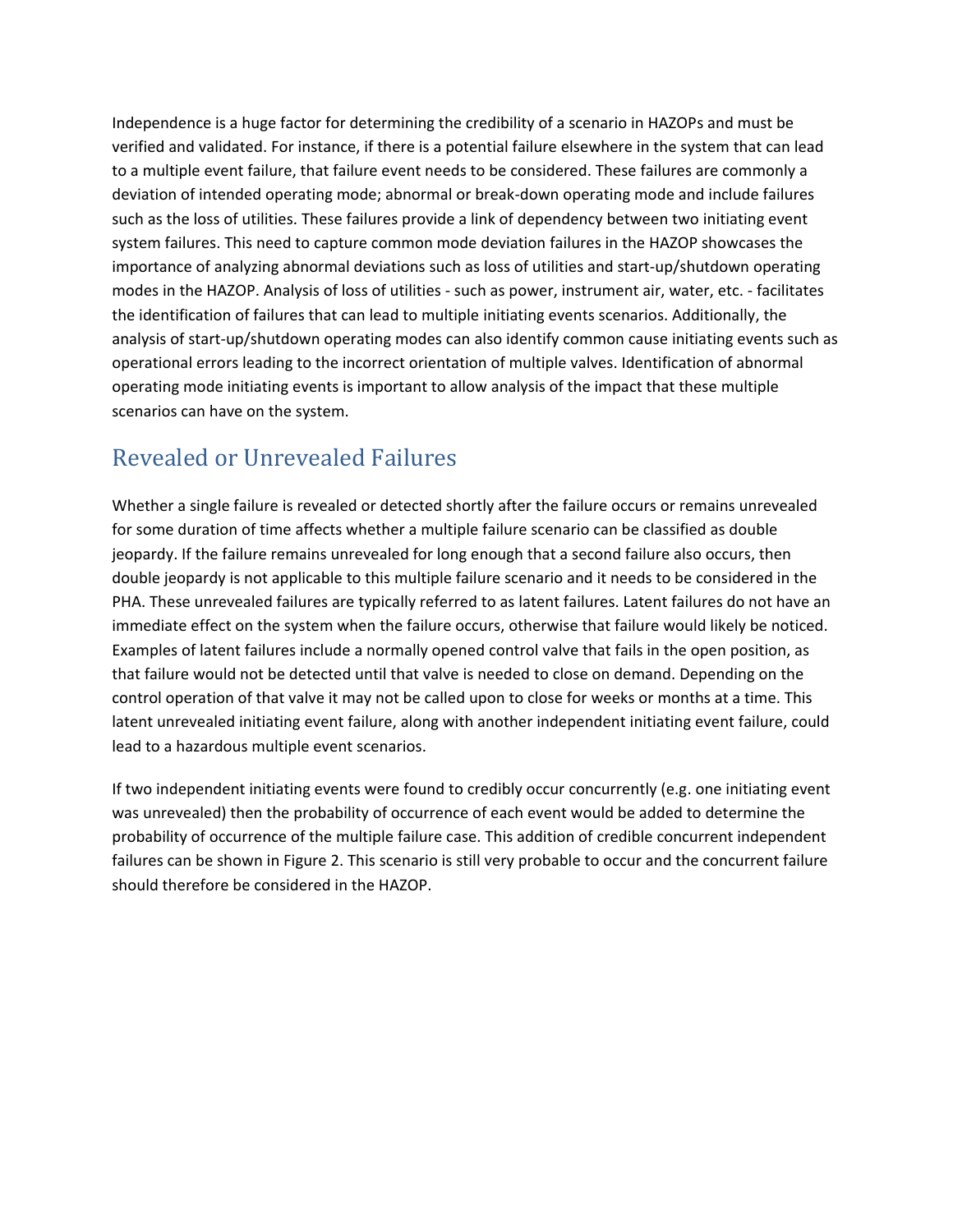Probability of Failure of  $A = 10^{-2}$ /year Probability of Failure of  $B = 10^{-2}/y$ ear

When A and B are independent failures, but one failure is unrevealed the probability of occurring concurrently is

 $P(A \text{ and } B) = P(A) + P(B) = 10^{-2} + 10^{-2} = 2 \times 10^{-2} / \text{year}$ 

*Figure 2. Probability of Credible Concurrent Independent Multiple Failures*

The analysis of multiple concurrent failures can also be applicable if the repair time for a revealed failure is long enough that a second failure could occur during that time. The time required for detecting, diagnosing and correcting the failure needs to be considered when determining the failure duration. Long durations of corrective action for a failure, along with the occurrence of another independent failure, can result in a credible multiple failure scenarios that need to be considered in the PHA study.

Incipient failures can be considered in the same way as latent unrevealed failures; incipient failures are also not considered double jeopardy when occurring concurrently with another initiating event. Incipient failures are the result of imperfections in the condition or state of an item that will degrade over a relative long period of time resulting in a critical equipment initiating event failure if continuous monitoring and corrective maintenance action is not taken (3). Incipient failures such as corrosion and flange leaking occur over a long period of time, and therefore have a relatively low probability of occurrence. Even though the probability of an incipient failure occurring concurrently with another initiating event is relatively low, the resulting consequence severity may be so severe that the scenario must be considered for analysis in the PHA.

#### Consequence Severity

As previously mentioned, the probability of occurrence of two concurrent independent initiating events is typically very low (rare event approximation); however, there can be cases where even though the probability of occurrence is extremely low (incipient failures) the severity of the multiple failure hazardous event can be so severe that the resulting risk level may require analysis in the PHA. This is especially important in scenarios where the resulting concurrent failure can have a more severe outcome than each independent event failure.

It is also often assumed that the safeguards put in place to protect against one independent failure should also help to mitigate against the concurrent failure of two independent events. However, there can be cases where the safeguards are found to be inadequate to mitigate against the multiple concurrent failure scenario because of the increased severity and resulting risk level. Additionally, there can be instances where certain safeguards can be deemed unnecessary for the lower severity independent failure case and not listed as mitigation safeguards. These safeguards would then be missed when identifying critical safeguards if the high severity scenario that they are required to protect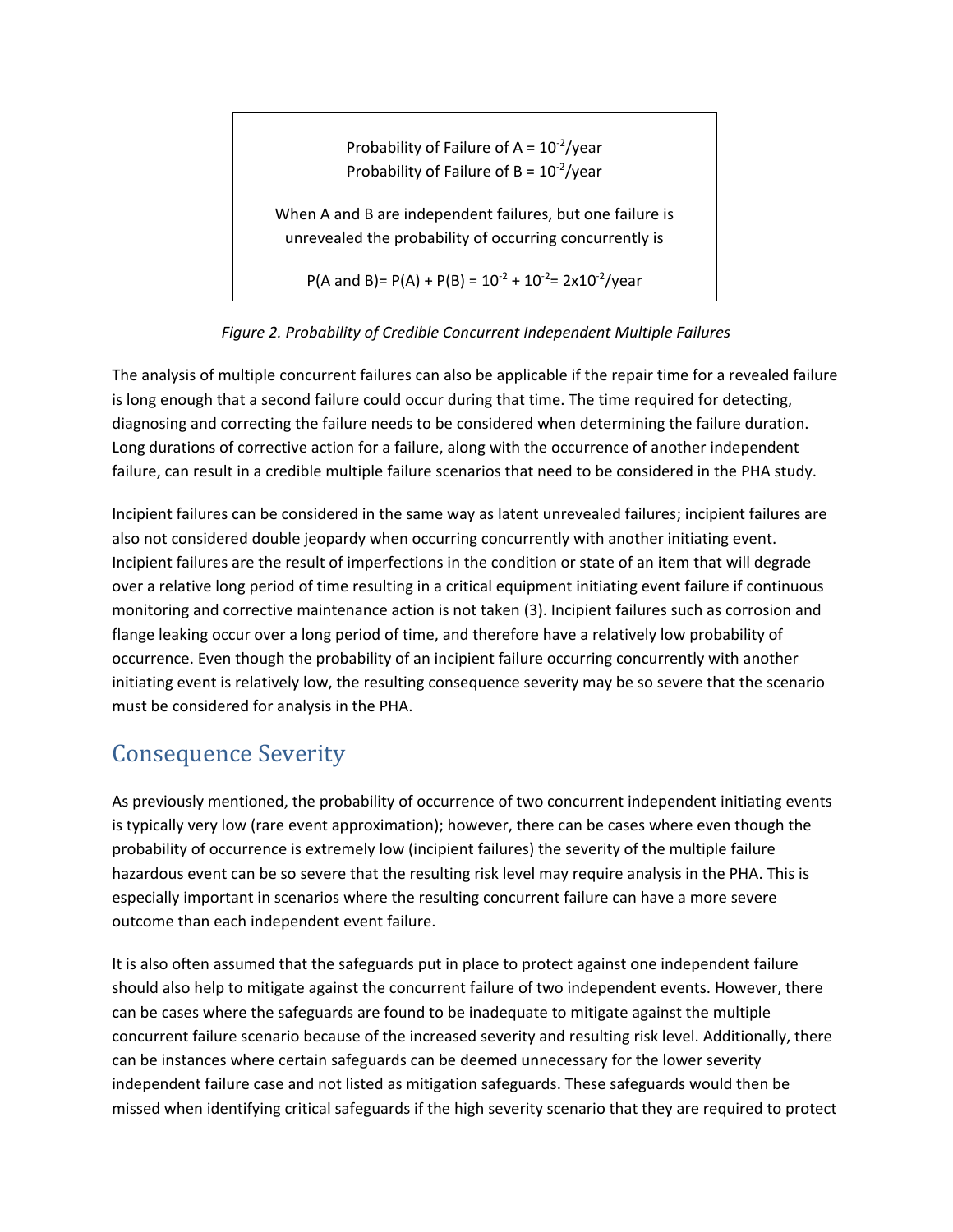against were not analyzed. This underestimation of the risk of a scenario is also an issue if these high risk scenarios are being addressed in additional studies such as Layer of Protection Analysis (LOPA) or Qualitative Risk Assessment (QRA). Neglecting to analyze high severity multiple concurrent failure scenarios can leave an unacceptable level of risk that lacks adequate risk control.

# What events are not considered "Double Jeopardy"?

Chain reaction events, knock-on events, failure of safeguards or IPLs, existence or non-existence of conditional modifiers or enablers are not double jeopardy events in a PHA analysis. Examples of these events can be found in Table 2.

Chain reaction events, also called cascade or sequential events, are not double jeopardy events. Chain reaction events are the result of one failure triggering another failure; these failures occur sequentially one after another. Typically chain reaction events are included in the hazard development mechanism as the root initiating event leads to the resulting hazardous consequence scenario.

During the HAZOP session the team may identify multiple failure scenarios that involve an initiating event failure along with the failure of a safeguard. The occurrence of an initiating event along with the lack of response of a safeguard(s) is already taken into consideration when developing the hazardous event scenario, as the hazardous scenario only occurs if the safeguard(s) fails. This leads to the importance of independence, diversity, separation, reliability, and availability in safeguard selection. One needs to be certain that the listed safeguards will provide the required control when called upon to prevent the consequence, or protect the system from damage.

Knock-on events are events that occur as the result of failure events in other process units, or adjacent process areas of the same facility. Knock-on events can include impacts from fire, explosion, loss of containment, etc., resulting from a hazardous scenario occurring in another area or process unit. Analyzing the impacts of knock-on events occurring concurrently with an initiating event are not considered to be double jeopardy. Concerns around the location of adjacent units and their potential impacts should be discussed in siting studies, or addressed as a siting concern during the PHA study itself.

The existence or non-existence of conditional modifiers and enablers along with an initiating event failure are not considered to be double jeopardy as these conditional effects do not initiate a hazardous scenario by themselves. Enabling conditions are similar to latent conditions in that they usually occur before the initiating event, but don't lead to a hazardous scenario themselves (2). Conditional enablers do, however, make scenarios possible as they are a contributing cause/factor that leads to the hazardous event. The qualitative probability of existence or non-existence of conditional modifiers is included in the scenario risk ranking assessment. Conditional modifiers affect the probability of the consequence (e.g. fatality) instead of reducing the probability of occurrence of the hazardous event (e.g. vessel rupture) (1). An example of a conditional modifier is the probability that a person would be in the area, and therefore be impacted, when the hazardous event occurs. An example of a conditional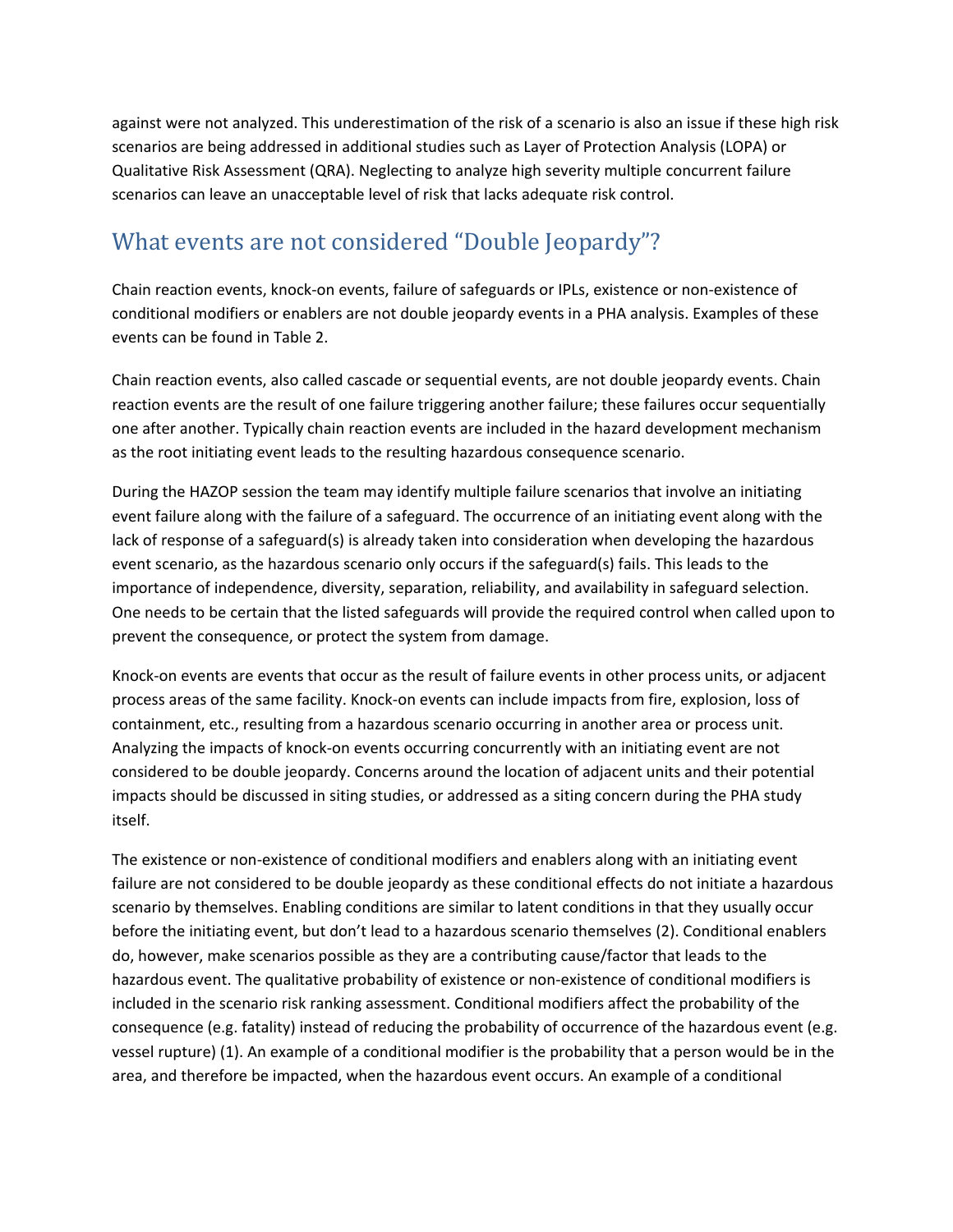enabler, is the presence of an ignition source, where the hazardous event will only occur if that ignition source is present to enable the scenario.

| Failure Type          | Example                                                  |
|-----------------------|----------------------------------------------------------|
| Chain reaction        | Control valve failure creating vacuum and pump failure   |
| Safeguard/IPL Failure | Blockage of a PSV                                        |
| Knock-on events       | Fire in an adjacent unit                                 |
| Conditional modifier  | Probability that a person would be in the hazardous area |
| Conditional enabler   | Presence of an ignition source                           |

Table 2. Examples of failures that are not double jeopardy

## What Events are considered Double Jeopardy?

Double jeopardy is applicable for two separate independent and concurrent initiating events leading to a process deviation from the intended design. As long as the initiating events are independent, revealed, have a low probability of concurrent occurrence, and do not result in an extremely high consequence severity, they do not need to be considered concurrently as an initiating event in the PHA analysis.

# Double Jeopardy Case Study

On August 28, 2008, an explosion at a Bayer CropScience pesticide manufacturing facility in West Virginia killed two workers and injured eight others. The explosion was the result of a runaway chemical reaction inside a pressure treater vessel, that over pressurized and ultimately exploded the vessel (4). The vessel was abruptly brought back into service after a lengthy maintenance period even though maintenance was not concluded on the system. The first initiating event occurred during the start-up mode, a high concentration of methomyl-containing solvent was sent to the treater (a combination of human errors led to this event). The second initiating event was the failure to pre-fill the treater with clean solvent. These two initiating events were independent (although both the result of human errors in sequence). The concurrent occurrence of these two independent initiating events, along with the failure or inadequacy of the safeguards present, lead to the runaway reaction and resulting explosion. The two initiating events appear to fall under the double jeopardy assumption, and therefore would not have been analyzed in the PHA session; however, if all modes of operation had been discussed during the PHA session, concerns around the start-up mode and credible concurrent failures may have been identified. If the credible concurrent start-up mode initiating events had been identified, adequate safeguards may have been in place to prevent this hazardous scenario.

## Contribution of Root causes

Major accidents generally involve more than one cause. More commonly, half a dozen root and contributing causes were identified as playing a part in the occurrence of the major accident (5). In PHA studies only the causes and initiating events at the physical process level are identified. This means that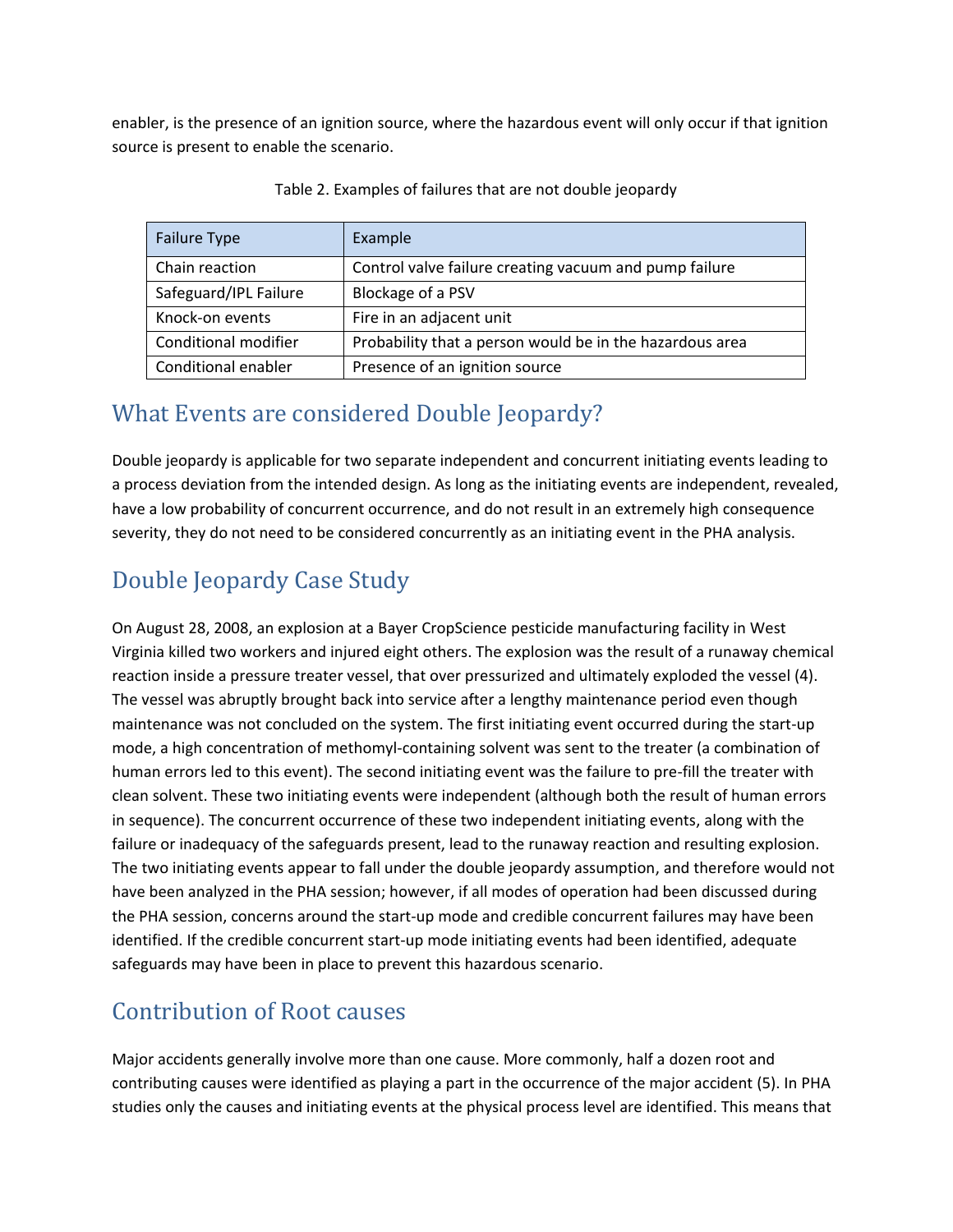double jeopardy is only credible for causes at that process level. This is of concern, as many of the root causes that lead to these hazardous events are found at the process safety management (PSM) level. These roots causes can include elements such as inadequate training and inadequate maintenance and integrity programs. These PSM root causes can influence the independent concurrent multiple failure cases. Unfortunately, the PHA is not the place to discuss or identify the presence of management organizational, PSM, issues. This goes to show that no matter how detailed or meticulous the PHA itself is, there still can be underlying organizational PSM issues that can affect the physical root cause of a major incident. Process hazard analysis is vulnerable to organizational PSM issues; research and development is being conducted today to identify the relationship between the safety emergent properties of physical and organizational safety management safety systems (6) (7).

# **Conclusions**

It is important that careful consideration goes into determining if two or more initiating events can be considered as double jeopardy or not. If these initiating events are wrongly dismissed, important hazardous scenarios may be missed and a high risk gap could remain unidentified. The following questions should be asked in the PHA session when multiple initiating event failures are brought up, to determine if double jeopardy can be applied.

- Are the initiating events independent or is there a common cause failure mode that could lead to both initiating events occurring?
- Are the failures revealed failures? Would you know if one of the failures occurred, or could one failure be a latent failure that remains undetected?
- Is the resulting consequence severity of the concurrent independent failures high enough to be considered an extreme risk?

If the initiating event failures are independent (of very low probability), revealed, and do not result in a high consequence severity, then the concurrent initiating event failures are considered to be double jeopardy and do not need to be analyzed further in the qualitative PHA.